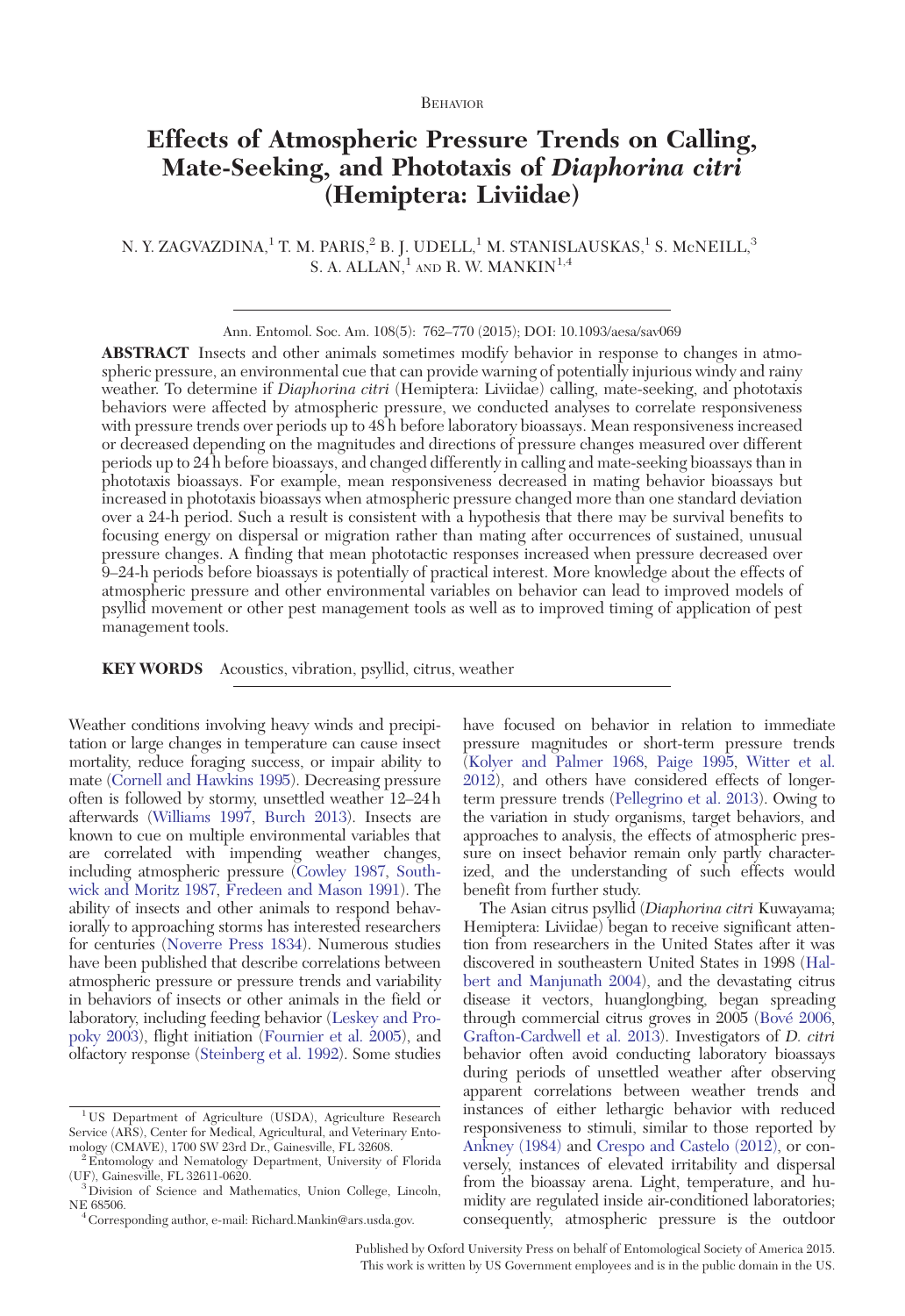environmental cue most likely to transfer unaltered to the bioassay arena and influence behavior. In a longterm series of laboratory bioassays on D. citri courtship behaviors and phototaxis, we had an opportunity to explore in detail the presence or absence of correlations between atmospheric pressure trends and behavior.

During courtship, mate-seeking D. citri produce vibrational signals in a duetting pattern of male calls and female replies that assist males searching for females on host plants [\(Wenninger et al. 2009a\)](#page-8-0). A psyllid caller system has been developed using a microcontroller platform (Arduino Uno, Arduino Inc., Italy) that listens for male calls with a microphone attached to the plant. When a call is detected, the microcontroller signals a piezoelectric buzzer to produce a synthetic mimic of the female duetting reply that elicits additional calls and searching activity by the male [\(Mankin](#page-8-0) [et al. 2013,](#page-8-0) [Rohde et al. 2013](#page-8-0)). We have assessed the system in numerous bioassays as a possible tool to monitor or trap males searching for females on branches within citrus tree canopies.

In addition to vibrational signals, light and color are known to be important cues for D. citri orientation ([Wenninger et al. 2009b](#page-8-0), [Mangan and Chapa 2013](#page-8-0), [Paris et al. 2015\)](#page-8-0). We have been assessing psyllid phototactic behaviors in a two-choice vertical arena to identify highly attractive light and color cue combinations for optimizing D. citri captures in sticky traps.

For this report, we analyzed relationships between atmospheric pressure trends and variations in the percentages of D. citri responding in courtship behavior and phototaxis bioassays. An initial hypothesis was that small pressure changes are unlikely to affect behavior strongly because, even in absence of significant meteorological events, pressure fluctuates in a relatively predictable pattern semi-diurnally ([Harris 1954](#page-7-0)). Consequently, it was a goal to assess behavioral changes particularly during periods when atmospheric pressure or pressure trends had deviated from values expected for normal pressure fluctuation. Values outside the normal ranges might furnish cues triggering responses that increased survival or reproductive fitness.

## Materials and Methods

Atmospheric Pressure. Pressure data were obtained from a weather station (model WRL-25. Texas Weather Instruments, East Pilot Point, TX) located 1.32 km from the United States Department of Agriculture (USDA), Agricultural Research Service, Center for Medical, Agricultural, and Veterinary Entomology (CMAVE), where mate-seeking and phototaxis bioassays were conducted. The pressure at the beginning of each trial; the pressure trend over time lags of 3, 6, 9, 12, 24, 36, and 48 h before the trial; and the mean and standard deviation (SD) of pressure and pressure-trend were compiled in a spreadsheet for each trial. To confirm that pressure changes indoors were comparable with weather station measurements, pressure data logged by the weather station were compared with pressure data simultaneously logged indoors by a handheld logging device (model B1100-1, Gulf Coast Data

Concepts, Waveland MS). Two 72-h data sets logged at 60-s intervals were obtained at different times from the bioassay arena and from the greenhouse where the psyllids were reared. The indoor–outdoor measurements were compared by regression analysis in Excel (Microsoft Office 2013).

Calling and Mate-Seeking Behavior Bioassays. Behavioral observations of 131 individual D. citri calling and searching bouts were conducted on 70 d over a 400-d period. The psyllids were obtained from a huanglongbing-free colony maintained in the CMAVE greenhouse, originally obtained from the USDA, Agricultural Research Service, United States Horticultural Research Laboratory, Fort Pierce, FL. Late-instar nymphs were isolated and placed onto individual Citrus sp. seedlings, as described by [Paris et al.](#page-8-0) [\(2013\).](#page-8-0) After eclosion, adults were sexed and unmated males between 4 and 14d post-eclosion were tested. Bioassays were performed inside a vibration-shielded anechoic chamber ([Mankin et al. 1996\)](#page-8-0), between 8:00 a.m. and 6:00 p.m. Psyllids were placed individually on a leaf of a potted, 30-cm-high Murraya exotica L. (Sapindales: Rutaceae) plant. Light was supplied by three 60 -W flood lamps approximately 1 m above the plant. A psyllid-caller system similar to that described by [Mankin et al. \(2013\)](#page-8-0) was used to emit recorded or synthetic mimics of female duetting replies. An Arduino microcontroller platform and a small amplifiercircuit board were connected together, forming a single unit (6 by  $5.4$  by  $2 \text{ cm}$ ). This controlled the soundproducing piezoelectric buzzer (9S3164, Taiyo Yuden, Tokyo, Japan) that was attached directly to the plant using alligator and/or binder clips. The piezo output produced multiple harmonics between 0.2 and 2 kHz, which have previously been shown to elicit D. citri responses [\(Rohde et al 2013](#page-8-0)). Signals were triggered manually using software written for the microcontroller (Bug Phone  $2.2 \text{ } \textcircled{2013}$ ). Trial length and signal control varied, but generally the trials were approximately 30 min in duration and signals were emitted immediately following a male call, or between 1 and 5 min in absence of calling. Psyllids that jumped or flew off the plant before testing began were not included in the experiment.

To reduce background noise, the chamber door was closed after the psyllid was placed on the plant, and visual observations took place on a monitor outside of the anechoic chamber from footage captured by a video camera (model HDR-SR1, Sony Corp., New York, NY), which was focused on the plant. An accelerometer (model 4371, Brüel & Kjær [B&K], Naerum, Denmark) attached to the base of the plant by an alligator clip system [\(Mankin et al. 2004](#page-8-0)) was used to continuously monitor vibrations. Vibrational signals were amplified 30 dB with a charge amplifier (model NEXUS 2692, B&K or similar), band-pass filtered between 500 Hz and 10 kHz, recorded at a rate of 44.1 kHz (model HD-P2, TASCAM, TEAC America, USA). The signals were transferred to a computer located outside the anechoic chamber where oscillograms and spectrograms were displayed using Raven 1.4 software [\(Charif et al. 2008](#page-7-0)).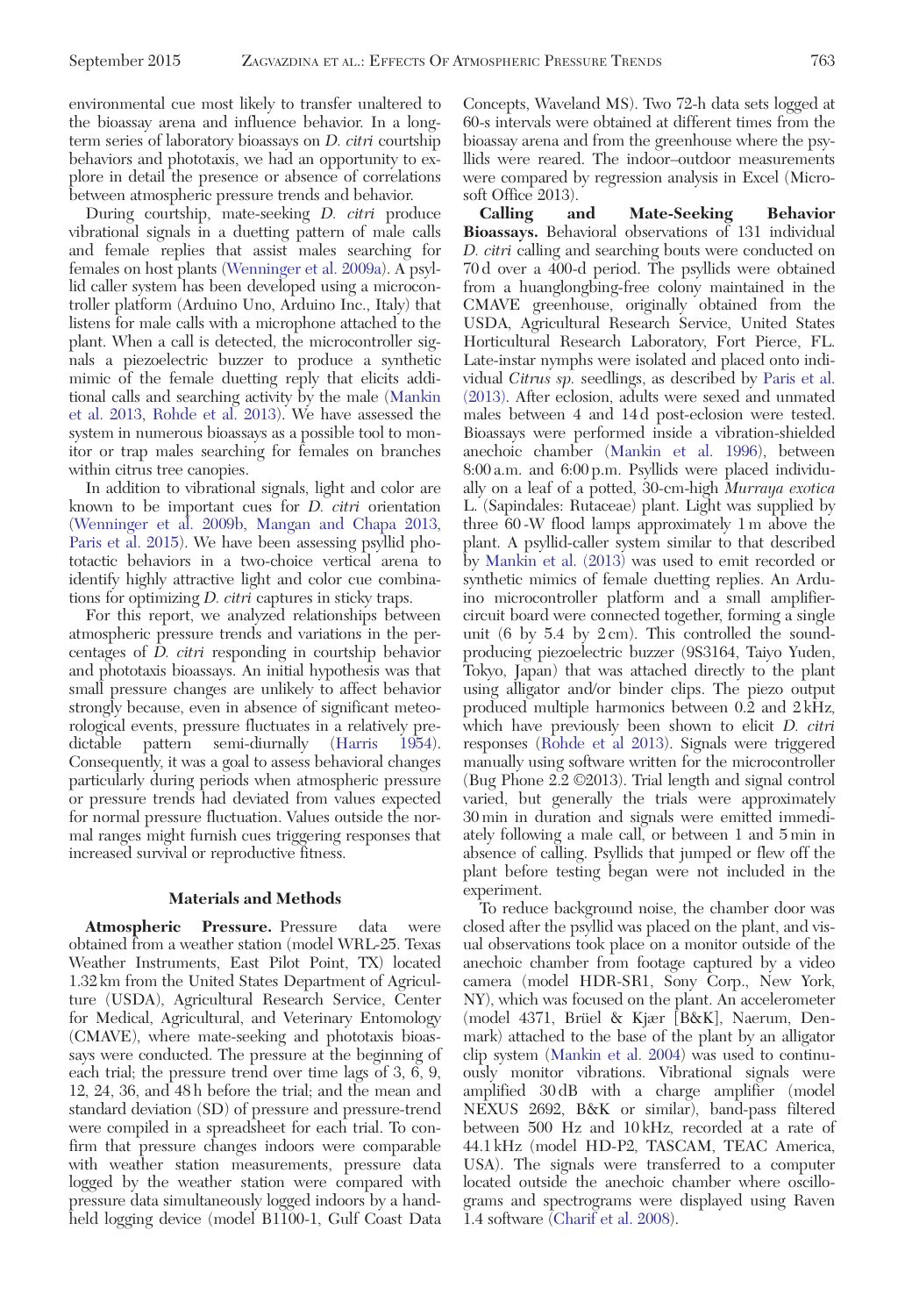Calling activity and searching activity were recorded and categorized into discrete classes. For calling activity, males that were unresponsive or called at a mean rate of less than three calls per minute were scored as 0, whereas those that actively called with a mean rate of three or more calls per minute over the course of the trial were scored as 1. Searching activity was scored as: no movement or a mean distance of less than 9 mm covered per min, 0; a mean distance of 9 mm or more (approximately three or more psyllid body lengths) covered per min, 1.

For each test of correlation between calling or searching activity and pressure/pressure-trend, the trials were subdivided into three categories. Trials that occurred when the pressure/pressure-trend was within 1 SD of the mean value over the period of all bioassays were categorized as occurring under steady conditions. Those that occurred when the pressure/pressure-trend fell 1 SD below the mean were categorized as occurring under falling pressure/pressure-trend conditions, and trials when the pressure/pressure-trend rose 1 SD above the mean were categorized as occurring under rising pressure/pressure-trend conditions. Contingency analysis (Pearson  $\chi^2$ ) was performed for each pressure/ pressure-trend correlation using JMP [\(SAS Institute](#page-8-0) [Inc. 2013](#page-8-0)) to test the hypothesis that the rate of calling or searching activity was the same for each pressure/ pressure-trend condition. A binomial test of equal proportions with a Sidák correction for multiple comparisons ([SAS Institute Inc. 2004](#page-8-0)) was conducted on comparisons that were found to be significant by the  $\chi^2$ analysis.

Phototaxis Bioassays. The phototaxis arena consisted of a black polyvinylchloride pipe (30.5 by 17 cm) with a release chamber (33-ml glass tube) at its base. At the top of the arena was a polystyrene petri dish (150 by  $15 \text{ mm}$ ) sprayed with Tanglefoot $\overline{\textcircled{\tiny{\text{B}}}}$  aerosol (Comtech, Grand Rapids, MI). Two-choice tests were conducted using different combinations of translucent light filters, green (no. 88) or yellow (no. 10, 4350) (Roscolux, Rosco Labs, Sun Valley, CA), placed directly on the petri tray.

Forty trials were conducted, with each replicate containing a mixed-age cohort of 20–40 adults that were dark-adapted for 20 min prior to the trial. D. citri were placed in the release vial and allowed 45 min to walk or fly toward the filtered-light targets at the top of the arena. Psyllids trapped on the coated petri dishes were considered responsive. At the end of the trial, responsive and unresponsive individuals were counted and sexed. In addition, the mean percentages responding to light under different pressure/pressure-trend conditions were assessed by analysis of variance. A Tukey's HSD analysis was conducted on the comparisons when the F-test was significant.

### Results

In this study, changes in D. citri bioassay responsiveness were correlated significantly with rising or falling barometric conditions that exceeded the SD of the changes observed in 3–48-h periods preceding the bioassays. The directions of the changes were different between the mating behavior bioassays and the phototaxis bioassays. We first consider the magnitudes and ecological context of the pressure changes that occurred during the experiments and then describe the effects on mating and phototactic behaviors.

Atmospheric Pressure Variability Preceding Bioassays. The weather station was near enough to the bioassay arenas that its changes in pressure over time matched with simultaneous changes on a logger placed in both the anechoic chamber and greenhouse [\(Fig. 1C](#page-3-0)), though initial values differed slightly [\(Fig. 1](#page-3-0)A and B). The 72-h pressure changes in [Figure 1A](#page-3-0) and B represent natural semidiurnal atmospheric pressure fluctuation during the Florida summer, and we did not expect this type of variation to affect behavior. Therefore, we subdivided the trials into groups where pressure and pressure change values fell inside or outside the expected variability during the period of bioassays, identifying trials where the pressure and pressure change values exceeded or fell below 1 SD from the mean [\(Table 1\)](#page-3-0).

Effects of Falling, Steady, and Rising Pressure Trends on Psyllid Bioassay Responses. The mean percentages of male D. citri performing calling, searching, or phototaxis under conditions of falling, steady, or rising pressure trends are shown in [Figure 2](#page-4-0). Contingency analyses ([Table 2\)](#page-5-0) revealed significant differences in mean percentages of calling and searching behaviors under falling, steady, and rising pressure trend conditions 24 h before the calling and searching behavior trials, with binomial tests for equal proportions indicating that the mean calling and searching responses were lower for rising pressure trend than for steady conditions. There also were significant differences in mean percentages of calling by males exposed to falling, steady, and rising pressure trends 12 h before trials, with greater responses under falling pressure conditions than under steady and rising pressure conditions. Finally, the mean percentages of males searching when the pressure was falling or rising were significantly greater than the mean percentages when the pressure was steady at the time of trials. There were no significant differences among mean percentages categorized on the basis of pressure trends measured at other time lags before trials.

No evidence was found for sex effects on D. citri phototaxis  $(r = 0.74, P < |r| = 0.6097, n = 50)$ ; consequently, the responses of males and females in the phototaxis experiments were pooled. We hypothesized that the effects of atmospheric pressure on responses to both color targets were similar in each bioassay, so the counts of responses to the two lights also were pooled. The mean total response of 1,154 D. citri tested in the phototaxis bioassays was  $54.5 \pm 1.97\%$  per replicate. The mean responses for psyllids exposed to falling, steady, and rising pressure trends are shown in [Figure](#page-4-0) [2C](#page-4-0). Analysis of variance ([Table 3\)](#page-5-0) revealed significant differences in mean percentages of *D. citri* phototaxis under falling, steady, and rising conditions 9, 12, and 24 h before trials, but not for trends at other time lags. Tukey's HSD tests indicated that the mean phototaxis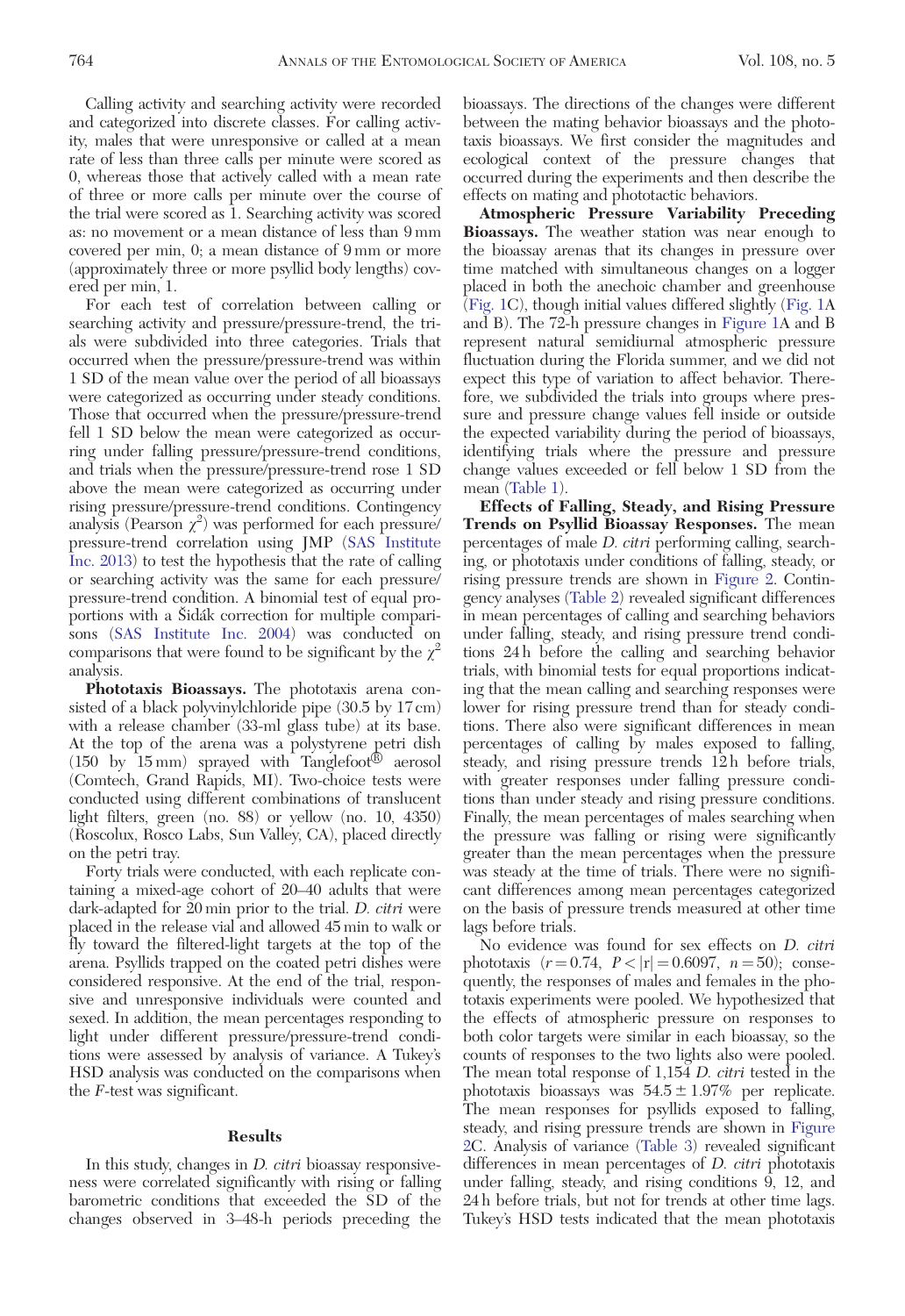<span id="page-3-0"></span>

Fig. 1. Pressure values from indoor logger in A) anechoic chamber (dash-dotted line); B) greenhouse (dashed line) compared with weather station output for two  $\overline{7}2$ -h periods (solid line), and C) simple regression showing relationship between pressure values obtained from the weather station and indoor pressure logger, pooling the greenhouse and anechoic chamber readings  $(y = 0.9955x + 1.144, x = weather station output, y = indoor pressure logger output, residual mean-square$  $error = 0.0561$ .

Table 1. Means and SD of absolute pressure (mbar) at the time of bioassay trial and changes in pressure (mbar) from 3–48 h prior to trial (time lag)

| Time $\log(h)$ | Calling/Searching ( $n = 131$ )<br>Mean(SD) | Phototaxis $(n=40)$<br>Mean $(SD)$ |  |  |
|----------------|---------------------------------------------|------------------------------------|--|--|
| $\Omega$       | 1016.58(4.57)                               | 1013.85(2.91)                      |  |  |
| 3              | $-1.0(1.15)$                                | $-0.60(1.22)$                      |  |  |
| 6              | $-0.59(1.99)$                               | $-0.06(2.14)$                      |  |  |
| 9              | 0.16(1.84)                                  | 0.17(2.54)                         |  |  |
| 12             | 0.13(1.94)                                  | $-0.29(2.88)$                      |  |  |
| 24             | $-0.27(3.74)$                               | $-1.07(3.87)$                      |  |  |
| 36             | 0.14(5.12)                                  | $-0.85(4.23)$                      |  |  |
| 48             | $-0.14(5.76)$                               | $-1.20(4.60)$                      |  |  |

response was greater under falling pressure conditions than under steady pressure conditions over a 24-h lag before trials. The mean percentage response was greater under falling conditions than under rising conditions over a 12-h lag before trials. As in the 24-h results, the mean phototaxis response was greater under falling pressure conditions than under steady pressure conditions over a 9-h lag before trials.

Regressions of Psyllid Phototaxis on Pressure Trends, 3–48-h Before Trials. To consider the magnitude of pressure trend as a continuous variable in addition to its categories of falling, steady, and rising barometric conditions for the phototaxis bioassays in [Table 3](#page-5-0), the regression of overall response rate on pressure-trend magnitude was analyzed for each of the different 3–48-h time lags before trials. An analysis of covariance (ANCOVA) procedure in a generalized linear model framework [\(R Development Core Team](#page-8-0) [2008](#page-8-0)) was implemented to analyze the effects of pressure trend on response while allowing for differences

in mean response between light treatments and a common effect of pressure across all individuals:

$$
Response[i,j] = \alpha[i] + \beta \ pressure
$$
  
- trend magnitude[j], (1)

where  $\alpha[i]$  is the mean percentage response in treatment i (1 of four different pattern contrasts),  $\beta$  is the coefficient of the effect of pressure-trend magnitude on mean response rate, and *pressure-trend magnitude*[j] indicates the difference in pressure for time lag j (either 3, 6, 9, 12, 24, 36, or 48 h before trial). Separate modeling was performed for each time lag. All of the regressions had significant F values, and the values of the pressure effects coefficient,  $\beta$ , were statistically significant except at 36 - and 48-h time lags [\(Table 4\)](#page-5-0). All of the estimates for  $\beta$  were negative; thus, both the regression and the categorical analysis methods suggest that falling pressure trends lead to increased percentages of phototaxis. The effects are statistically significant in both analyses for 9, 12, and 24 h, but the regression analysis suggests further that the effects remain significant at time lags as short as 6 and 3 h.

#### **Discussion**

Knowledge gained about environmental factors affecting behavior of an important pest such as D. citri has relevance in both fundamental and applied contexts. In this study, we found that large  $(>1$  SD) changes in barometric pressure levels during the 24 h before testing are associated with significant differences in the mean percentages of D. citri responding in calling, mate-seeking, and phototaxis bioassays.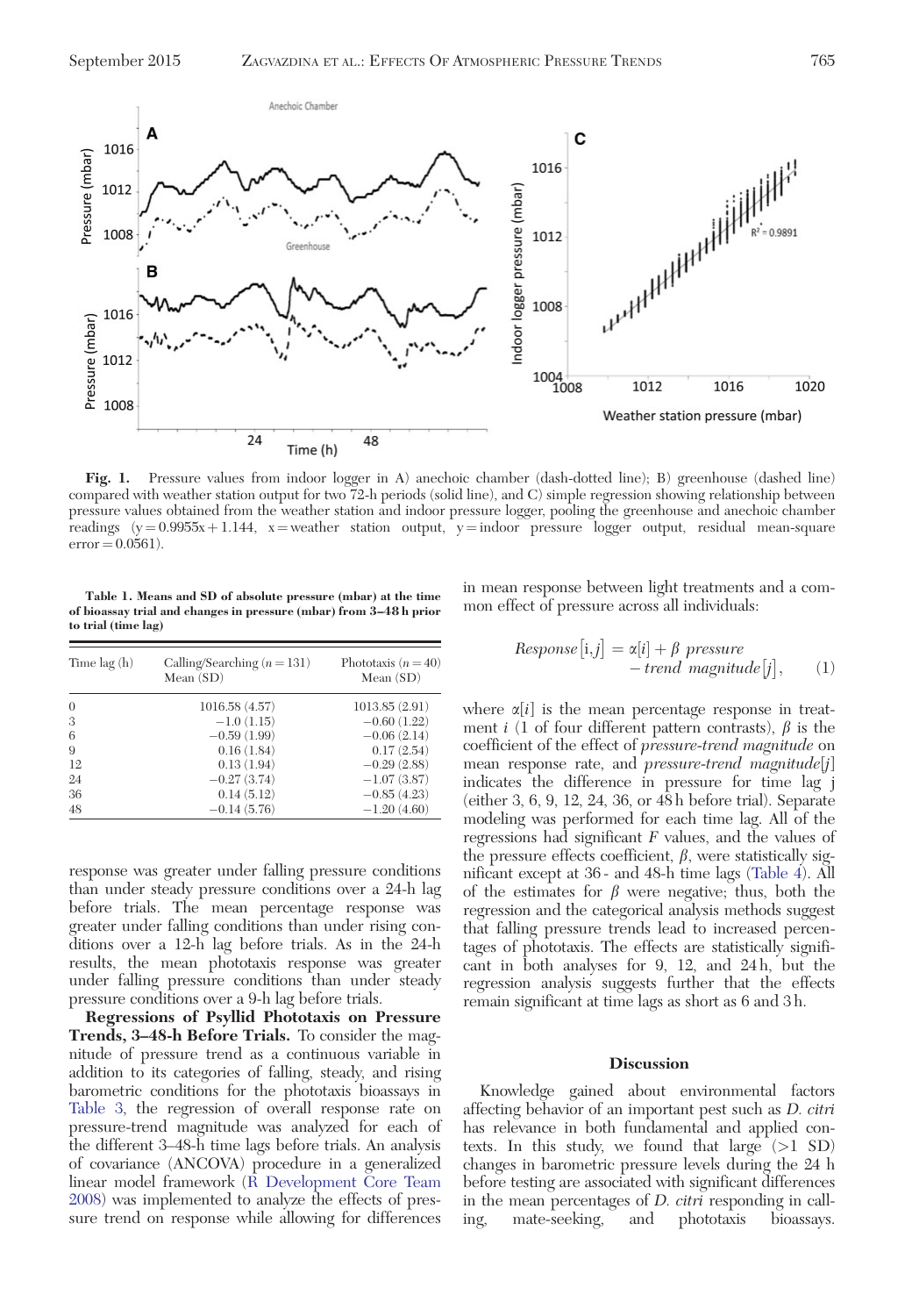<span id="page-4-0"></span>

Fig. 2. Mean percentages of males performing A) calling, B) searching, or C) movement toward light under conditions of falling (dashed line), steady (solid line), or rising (dotted line) pressure trends, 3–48 h before trials. Circles indicate responses to low (dashed), steady (solid), or high (dotted) pressure at time of trial. Dash-dotted boxes designate contingency or analysis of variance tests where differences in calling, searching, or light responses of males exposed to falling (dashed line), steady (solid line), or rising (dotted line) pressure-trends or pressures were statistically significant [\(Table 2\)](#page-5-0). Different letters designate means for each condition that were significantly different from each other by the binomial test for equal proportions (calling and searching) or Tukey's HSD analysis (movement toward light).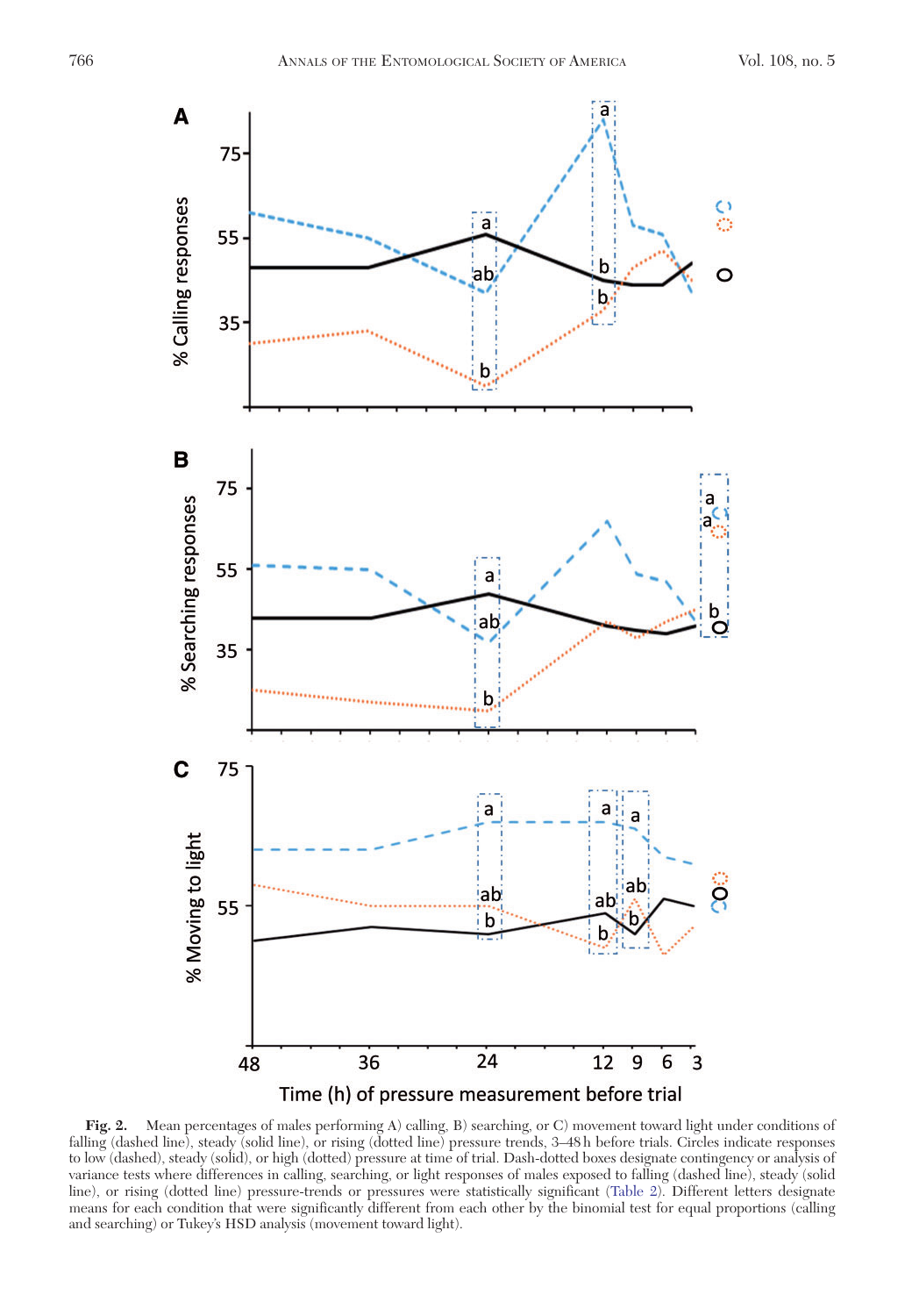<span id="page-5-0"></span>Table 2. Contingency analysis of effects on calling and searching behavior of males exposed to falling, steady, or rising pressure or pressure-trend conditions measured at different time lags (h) before trials

| Time<br>before | No. trials in condition<br>category |        | Calling |          | Searching        |       |         |
|----------------|-------------------------------------|--------|---------|----------|------------------|-------|---------|
| trial $(h)$    | Falling                             | Steady | Rising  | $\chi^2$ | $\boldsymbol{P}$ |       | P       |
| $\overline{0}$ | 20                                  | 92     | 19      | 4.696    | 0.09             | 8.92  | $0.01*$ |
| 3              | 19                                  | 90     | 22      | 0.327    | 0.85             | 0.137 | 0.93    |
| 6              | 25                                  | 87     | 19      | 1.433    | 0.49             | 1.331 | 0.51    |
| 9              | 24                                  | 86     | 21      | 1.507    | 0.47             | 1.805 | 0.41    |
| 12             | 12                                  | 103    | 16      | 7.154    | $0.03*$          | 3.820 | 0.15    |
| 24             | 19                                  | 87     | 25      | 10.520   | $0.005*$         | 7.144 | $0.03*$ |
| 36             | 20                                  | 93     | 18      | 1.928    | 0.38             | 4.317 | 0.12    |
| 48             | 18                                  | 93     | 20      | 3.823    | 0.15             | 3.770 | 0.15    |

The Pearson  $\chi^2$  tests for significant differences among response mean percentages for each condition (see [Fig. 2](#page-4-0)), and  $P$  indicates the probability of obtaining by chance alone a value of  $\chi^2$  greater than computed.

Values of  $P < 0.05$  are marked by asterisk.

Atmospheric pressure measurements are easily measured or retrieved from reliable sources, and the incorporation of such information into fundamental studies of D. citri behavior may provide insight into strategies that have evolved for optimization of reproduction and survival in different ecological contexts and, at the same time, may provide insight to help pest managers make decisions about the timing of control activities. We consider some potential insights below and conclude with discussion of other biologically relevant areas of atmospheric pressure research that remain unexplored.

Atmospheric Pressure Trends and Psyllid **Mating Behavior.** The observed reduction in *D. citri* mating activity after 24-h periods when pressure rose or fell by more than 1 SD is consistent with the hypothesis offered by [Pellegrino et al. \(2013\)](#page-8-0) that lowered activity during weather extremes might reduce the risk of death from exposure to strong winds and rain. When compared with steady pressure conditions, a large increase in pressure was significantly associated with lower proportions of male psyllids calling and searching for females. Large decreases in pressure also were associated with lower proportions of response. [Marchand](#page-8-0) [and McNeil \(2000\)](#page-8-0) found a similar pattern when assessing effects of 24-h pressure changes on attraction of male Aphidius nigripes to female volatiles. In their study, steady pressure conditions resulted in the highest percentage of responsive males, while large increases in pressure resulted in the lowest. The mating system for A. nigripes is mediated by pheromone, while that of D. *citri* relies on vibrational cues, but engagement levels for the respective sexual behaviors were affected by pressure in a similar manner for both species. In other studies, the direction of the pressure trend was found to play an important role in behavioral responses ([Lanier and Burns 1978](#page-7-0), [Pellegrino et al. 2013](#page-8-0)).

The survival context of the behavior being bioassayed also may be of significance in determining the magnitude and direction of changes in responsiveness. For example, given the increases in phototaxis that were

Table 3. Analysis of variance of effects on phototaxis of exposure to falling, steady, or rising barometric conditions measured at different time lags (h) before trials

| Time before<br>trial (h) | No. trials in condition category | Phototaxis |        |      |          |
|--------------------------|----------------------------------|------------|--------|------|----------|
|                          | Falling                          | Steady     | Rising | F    |          |
| 0                        | 5                                | 26         | 9      | 0.17 | 0.842    |
| 3                        | 6                                | 25         | 9      | 0.79 | 0.463    |
| 6                        | 8                                | 22         | 10     | 2.08 | 0.140    |
| 9                        | 9                                | 25         | 6      | 3.90 | $0.029*$ |
| 12                       |                                  | 25         | 8      | 3.54 | $0.039*$ |
| 24                       |                                  | 24         | 9      | 3.34 | $0.046*$ |
| 36                       | 20                               | 22         | 9      | 1.96 | 0.156    |
| 48                       | 10                               | 21         | 9      | 3.07 | 0.059    |

Values of  $P < 0.05$  are marked by asterisk.

Table 4. Regressions of mean phototaxis percentages on magnitudes of pressure trends over different time lags before trials

| Time<br>lag(h) | $\overline{F}$ | Adj $R^2$ | β        | SE         | t       | P> t      |
|----------------|----------------|-----------|----------|------------|---------|-----------|
| 3              | 128.7          | 0.941     | $-1.804$ | ± 0.702    | $-2.57$ | $0.015*$  |
| 6              | 125.1          | 0.939     | $-0.894$ | ± 0.381    | $-2.34$ | $0.025*$  |
| 9              | 130.6          | 0.942     | $-0.817$ | ± 0.305    | $-2.68$ | $0.011*$  |
| 12             | 133.5          | 0.943     | $-0.748$ | ± 0.263    | $-2.84$ | $0.007**$ |
| 24             | 122.1          | 0.938     | $-0.44$  | ± 0.206    | $-2.14$ | $0.039*$  |
| 36             | 11.7           | 0.933     | $-0.234$ | ± 0.2      | $-1.18$ | 0.247     |
| 48             | 107.2          | 0.93      | $-0.005$ | $\pm 0.19$ | $-0.03$ | 0.979     |

All regressions were statistically significant at  $P < 0.01$ , with  $F$  statistics shown for 5 and 35 df, where  $\tilde{\beta} \pm$  standard error (SE) in [equa](#page-3-0)[tion 1](#page-3-0) estimates effect of pressure trend magnitude on mean response; values of P from Student's t test indicated that  $\beta$  was significantly different from 0 except for 36- and 48-h time lags

Values of  $P < 0.05$  are marked by asterisk, and values  $< 0.01$  by double asterisk. Adj  $R^2$  is the coefficient of determination, adjusted for the intercept.

observed for psyllids exposed to large pressure changes over 24 h, there may be survival benefits to focusing energy on long-distance dispersal or migration rather than on mating in such conditions.

In the case of vibrational communication, an alternative hypothesis can be considered that, in natural settings, it is reproductively advantageous for psyllids to engage less in vibrational communication when physical factors inhibit its effectiveness. [Cocroft and Rodri](#page-7-0)[guez \(2005\)](#page-7-0) characterized plant vibrations induced by wind as low-frequency patterns, while the frequencies produced by rain are much more variable and depend on the position of the droplet as it impacts the leaf. Both types of signals could overwhelm the lowamplitude, low-frequency vibrational calls of D. citri. In field trials, [Tishechkin \(2013\)](#page-8-0) observed that small hemipterans emit signals during gaps between windy spells, perhaps because wind or other mechanical activities that induced interfering vibrations create conditions where substrate-borne communication becomes distorted and indistinguishable. Because the pressure changes that psyllids experience in the laboratory are not followed by disruptive weather factors such a precipitation, the reduced levels of mating behavior associated with such pressure changes may be an evolved rather than a learned response. Field studies on the vibrational communication behavior of D. citri in citrus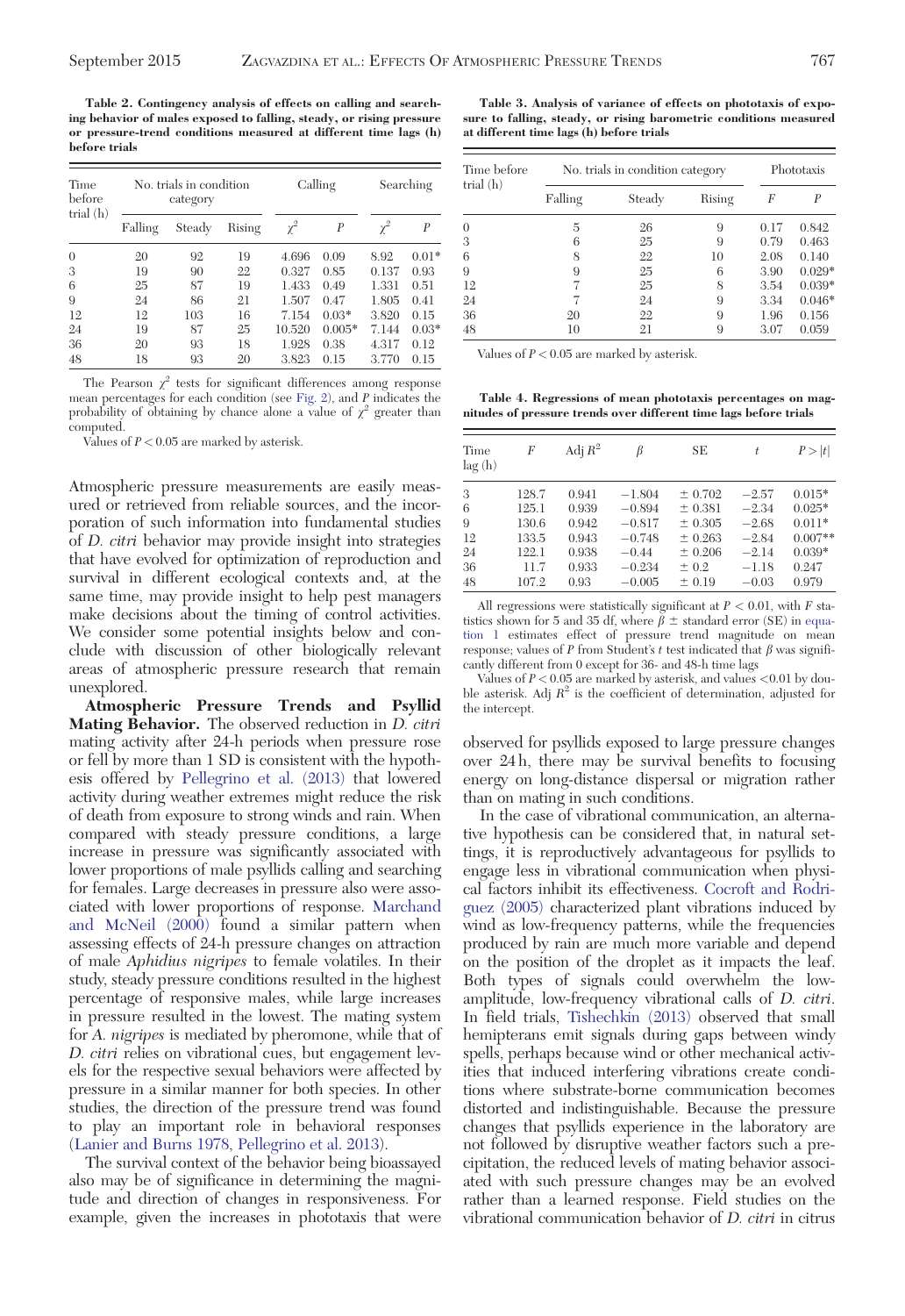groves have begun only recently, and it is not yet known whether the observed effects of pressure trends on mating behavior in the laboratory are fully predictive of the effects that occur in field environments.

Technology for exploitation of vibrational signals holds promise for potential development of new methods in pest management [\(Eriksson et al. 2012](#page-7-0), [Mankin](#page-8-0) [2012](#page-8-0)). Consequently, it was of interest to us that the highest rates of psyllid mating responses were observed when pressure decreased significantly over a 12-hour period. This observation contrasted with the findings of [Pellegrino et al. \(2013\)](#page-8-0), where gradual 12-h drops in pressure suppressed mating behavior in three unrelated insects. It is possible that the temporal pattern of the pressure change curve influences behavior; resolution of such effects would require experimental control over pressure trends. In addition, there could be important contextual differences in the two experiments that may have contributed to the contrasting findings. For example, [Crespo and Castelo \(2012\)](#page-7-0) found that there was interaction between magnitude of pressure change and absolute pressure when they examined effects of pressure on olfactory orientation of Mallophora ruficauda. Also, given that there was an increased tendency of male psyllids to move to light after 12-h periods of falling pressure [\(Fig. 2](#page-4-0)C), there may have been a relatively greater fraction of psyllids interested in mate-seeking rather than flight during tests conducted after 12 h of falling barometer conditions compared with tests conducted under steady conditions. The experiments of [Pellegrino et al. \(2013\)](#page-8-0) with Diabrotica speciosa, Pseudaletia unipuncta, and Macrosiphum euphorbiae may not have occurred in the same context of increased flight propensity under falling pressure conditions.

Atmospheric Pressure Trends and Psyllid Movement. Decreasing pressure conditions consistently were associated with higher proportions of D. citri hopping or flying to light in our study [\(Fig. 2](#page-4-0)C). This is consistent with findings by [Wellington \(1946\)](#page-8-0), who showed that several dipteran species increased flight activity during controlled drops in pressure. [Haufe](#page-7-0) [\(1954\)](#page-7-0) described a pressure threshold for *Aedes aegypti*, above which flight activity was stimulated by falling pressure, but below which flight activity was stimulated by rising pressure. If such a pressure threshold exists for D. citri, it could provide an alternative framework for interpreting the effects of pressure on behavior.

In evaluating effects of atmospheric pressure on D. citri behavior, it may be important also to consider interactions between effects of humidity and pressure change. Water balance is generally a concern to smallbodied organisms, especially as they expend energy in flight. Air pressure experiments with Aedes sp. in an experimental chamber showed that very high humidity inhibited activity, even if the air pressure treatment itself had previously stimulated activity [\(Haufe 1964](#page-7-0)). In addition, one of the sensory mechanisms proposed by which insects detect pressure change is the use of an antennal hygroreceptor that responds to changes in both relative humidity and changes in air pressure ([Tichy and Kallina 2010\)](#page-8-0).

The occurrence of a 24-h period with large decreases in pressure is potentially an indicator of increasing D. citri populations in subsequent weeks, given that such decreases frequently are followed by rainfall within 12–24 h [\(Williams 1997](#page-8-0), [Burch 2013](#page-7-0)). Oviposition by D. citri females is strongly dependent on the availability of flush [\(Hall and Albrigo 2007\)](#page-7-0), which is dependent on the age of the tree, pruning, storm damage, and environmental factors such as temperature and rainfall [\(Speigel-Roy and Goldschmidt 1996,](#page-8-0) [Chen 1998](#page-7-0)).

The responsiveness of *D. citri* in phototaxis bioassays increased under 24-h periods with a rising pressure trend relative to response levels under steady conditions ([Fig. 2C](#page-4-0)), although this trend was not statistically significant in our study. Often, rising pressure is indicative of dry sunny weather with low wind levels, so this laboratory observation is consistent with previous field observations that D. citri capture rates in sticky traps are greatest on windless sunny afternoons [\(Aubert and](#page-7-0) [Hua 1990](#page-7-0)). This may be an example where an understanding of psyllid movement can be of importance for optimizing control strategies. In Florida, for example, psyllid scouting frequently is done on an area-wide basis and on relatively fixed time scales. Better estimation of when psyllids are most likely to move, perhaps through computer-generated-model predictions, may help improve the efficiency of scouting and trapping

activities.<br>Challenges in Biologically Relevant Atmospheric Pressure Research. During this study, we adopted the hypothesis that small pressure changes are unlikely to affect behavior because even in absence of significant meteorological events, pressure fluctuates in a relatively predictable pattern semidiurnally ([Harris 1954](#page-7-0)). The results in [Table 4](#page-5-0) suggest, however, that some of the effects of atmospheric pressure trends on phototaxis can occur for even small pressure changes over short time lags. Indeed, many questions remain about the importance of the temporal pattern of the pressure change curve and the relevant starting and ending pressures during 12–24-h periods before the behaviors are observed. It should be noted also that this study was conducted in Florida, which frequently has convectional rain not associated with standard weather fronts that are preceded by a clear pressure drop. Gaining a better understanding of the complex relationship between psyllid behavior and environmental factors of wind, rain, and atmospheric pressure ([Burch 2009\)](#page-7-0) will be important for future usage of barometric pressure cues as predictive tools for integrated pest management.

With many such challenges still to be addressed, the information gained about effects of atmospheric pressure trends on behavior in this study suggests that future investigations of *D. citri* behavior could benefit from including barometric pressure as a covariate in their statistical analyses. To confirm the results from this correlative study, we suggest future direct tests on the effects of pressure on mating or phototactic behaviors of D. citri. An example is the study of [Jenkins et al.](#page-7-0)  $(2015)$ , which indicates that *D. citri* abundance in Puerto Rico decreases with elevation. It is not yet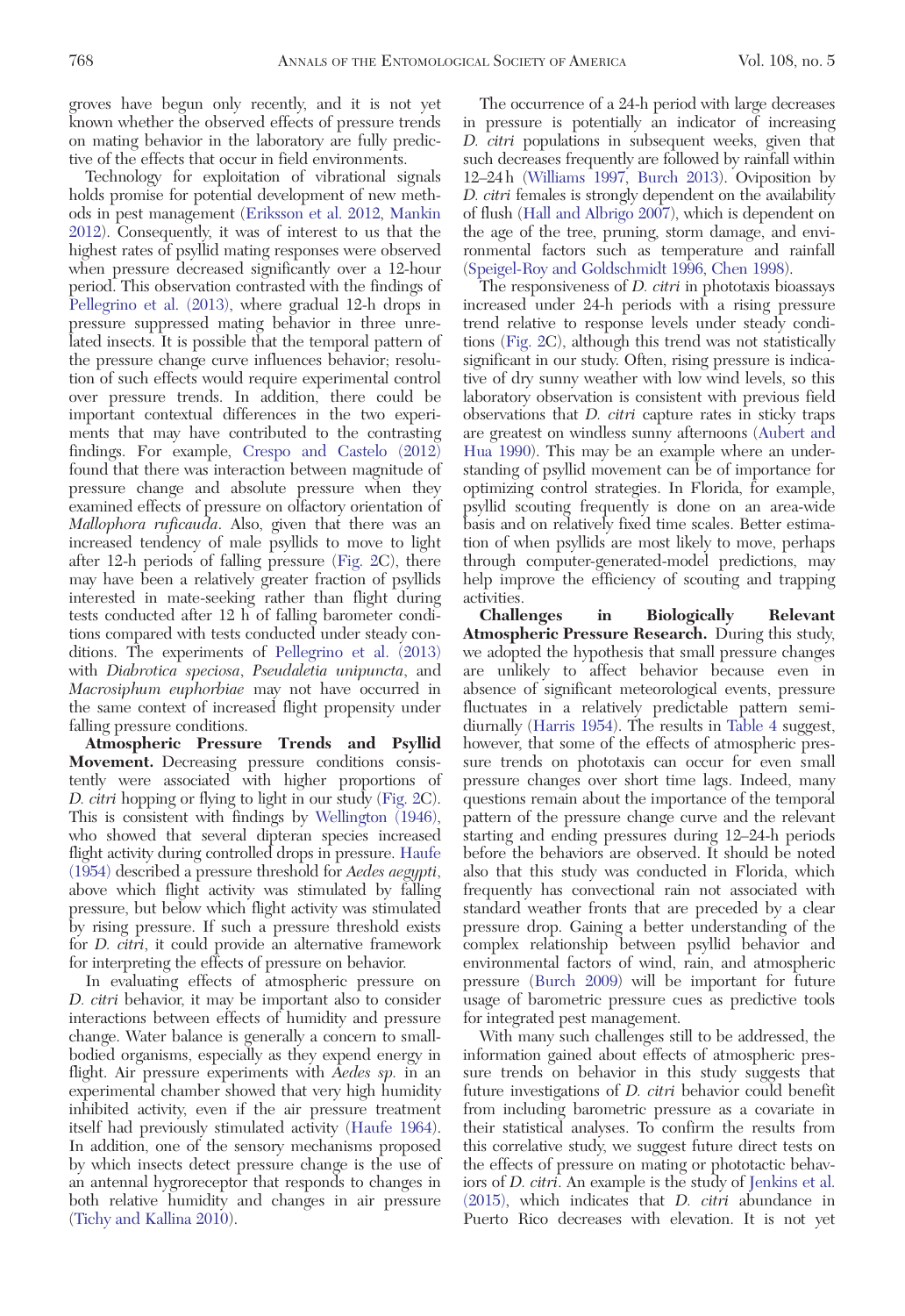<span id="page-7-0"></span>known whether direct effects of atmospheric pressure or other factors contributed to such a result.

Finally, it should be noted that there have been no investigations yet that demonstrate presence of atmospheric pressure sensory receptors in D. citri, although there is some evidence suggestive that this species has sensory receptors for pressure or humidity or both. For example, humidity changes already are known to affect D. citri behavior in field environments (Hall and Hentz 2011). In addition, sensory receptors have been identified that respond to both humidity and pressure changes in cockroaches and stick insects [\(Tichy and Kallina](#page-8-0) [2010\)](#page-8-0). Further study is required to determine if such receptors occur also in D. citri, and whether they mediate sensation of barometric pressure changes. Indeed, if sets of differentially sensitive atmospheric pressure receptors are found in *D. citri* and other insects whose behaviors are affected by variations in atmospheric pressure, the finding could help investigators account for the many different types of behavioral responses to atmospheric pressure changes that were noted at the beginning of the discussion. Peripheral [\(Zhang et al. 2013](#page-8-0)) and central nervous system adaptive response mechanisms ([McNamara et al. 2013](#page-8-0)) already have been confirmed for other insect sensory processes that result in a wide range of positive or negative behavioral responses to environmental stimuli of different magnitudes.

Alternatively, D. citri may sense instead a different cue that is correlated with barometric pressure change, such as the ratio of positive to negative ions [\(Pino and](#page-8-0) [La Ragione 2013\)](#page-8-0), which has been shown to affect human behavior.

## Acknowledgments

We thank Betty Weaver, Heidi Burnside, and Everett Foreman (USDA-ARS-CMAVE) for rearing assistance and technical consultation. Funding was provided in part by a grant from the Citrus Research and Development Foundation. Mention of a trademark or proprietary product is solely for the purpose of providing specific information and does not constitute a guarantee or warranty of the product by the USDA and does not imply its approval to the exclusion of other products that may also be suitable. The USDA is an equal-opportunity employer.

#### References Cited

- Ankney, P. 1984. A note on barometric pressure and behavior in Drosophila pseudoobscura. Behav. Genet. 14: 315–317.
- Aubert, B., and X. Y. Hua. 1990. Monitoring flight activity of Diaphorina citri on Citrus and Murraya canopies, pp. 181–187. In Proceedings, 4th International Asia Pacific Conference on Citrus Rehabilitation, 4–19 February 1990, Chiang Mai, Thailand. FAO-UNDP.
- Bové, J. M. 2006. Huanglongbing: A destructive, newlyemerging, century-old disease of citrus. J. Plant Pathol. 88: 7–37.
- Burch, B. 2013. Modern marine weather, 2nd ed. Starpath Publications, Seattle, WA.
- Burch, B. 2009. The barometer handbook: A modern look at barometers and applications of barometric pressure. Starpath Publications, Seattle, WA.
- Charif, R. A., A. M. Waack, and L. M. Strickman. 2008. Raven Pro 1.3 user's manual. Cornell Laboratory of Ornithology, Ithaca, NY.
- Chen, C. 1998. Ecology of the insect vectors of citrus systemic diseases and their control in Taiwan. Food & Fertilizer Technology Center, Taiwan.
- Cocroft, R. B., and R. L. Rodríguez. 2005. The behavioral ecology of insect vibrational communication. BioScience 55: 323–334.
- Cornell, H. V., and B. A. Hawkins. 1995. Survival patterns and mortality sources of herbivorous insects: Some demographic trends. Am. Nat. 145: 563–593
- Cowley, J. M. 1987. Oviposition site selection and effect of meteorological conditions on flight of Eudonia sabulosella (Lepidoptera: Scopariinae) with implications for pasture damage. N. Z. J. Zool. 14: 527–533.
- Crespo, J. E., and M. K. Castelo. 2012. Barometric pressure influences host-orientation behavior in the larva of a dipteran ectoparasitoid. J. Insect Physiol. 58: 1562–1567.
- Eriksson, A., G. Anfora, A. Lucchi, F. Lanzo, M. Virant-Doberlet, and V. Mazzoni. 2012. Exploitation of insect vibrational signals reveals a new method of pest management. PLoS ONE 7: e32954.
- Fournier, F., D. Pelletier, C. Vigneault, and G. Boivin. 2005. Effect of barometric pressure on flight initiation by Trichogramma pretiosum and Trichogramma evanescens (Hymenoptera: Trichogrammatidae). Environ. Entomol. 34: 1534–1540.
- Fredeen, F.J.H., and P. G. Mason. 1991. Meteorological factors influencing host-seeking activity of female Simulium luggeri (Diptera: Simuliidae). J. Med. Entomol. 28: 831–840.
- Grafton-Cardwell, E. E., L. L. Stelinski, and P. A. Stansly. 2013. Biology and management of Asian citrus psyllid, vector of the Huanglongbing pathogens. Annu. Rev. Entomol. 58: 413–432
- Halbert, S. E., and K. L. Manjunath. 2004. Asian citrus psyllid (Sternorrhyncha: Psyllidae) and greening disease of citrus: A literature review and assessment of risk in Florida. Fla. Entomol. 87: 330–353
- Hall, D. G., and L. G. Albrigo. 2007. Estimating the relative abundance of flush shoots in citrus with implications on monitoring insects associated with flush. HortScience 42: 364–368.
- Hall, D. G., and M. G. Hentz. 2011. Seasonal flight activity by the Asian citrus psyllid in east central Florida. Entomol. Exp. Appl. 139: 75–85.
- Harris, M. F. 1954. Pressure-change theory and the daily barometric wave. J. Meteorol. 12: 394–404.
- Haufe, W. 1954. The effects of atmospheric pressure on the flight responses of Aedes aegypti (L.). Bull. Entomol. Res. 45: 507–525.
- Haufe, W. 1964. Quantitative measurements of activity of Aedes aegypti (L.) (Culicidae: Diptera) in response to changes in the hygrothermal environment. Int. J. Biometeorol. 7: 245– 264.
- Jenkins, D. A., D. G. Hall, and R. Goenaga. 2015. Diaphorina citri (Hemiptera: Liviidae) abundance in Puerto Rico declines with elevation. J. Econ. Entomol. 108: 1–7.
- Kolyer, J. M., and H. B. Palmer. 1968. The effect of barometric pressure and other factors on eclosion of tile cabbage butterfly Pieris rapae (Pieridae). J. Lepid. Soc. 22: 211–225.
- Lanier, G. N., and B. W. Burns. 1978. Barometric flux: Effects on the responsiveness of bark beetles to aggregation attractants. J. Chem. Ecol. 4: 139–147.
- Leskey, T. C., and R. J. Propoky. 2003. Influence of barometric pressure on odor discrimination and oviposition by adult plum curculios (Coleoptera: Curculionidae). Eur. J. Entomol. 100: 517–520.